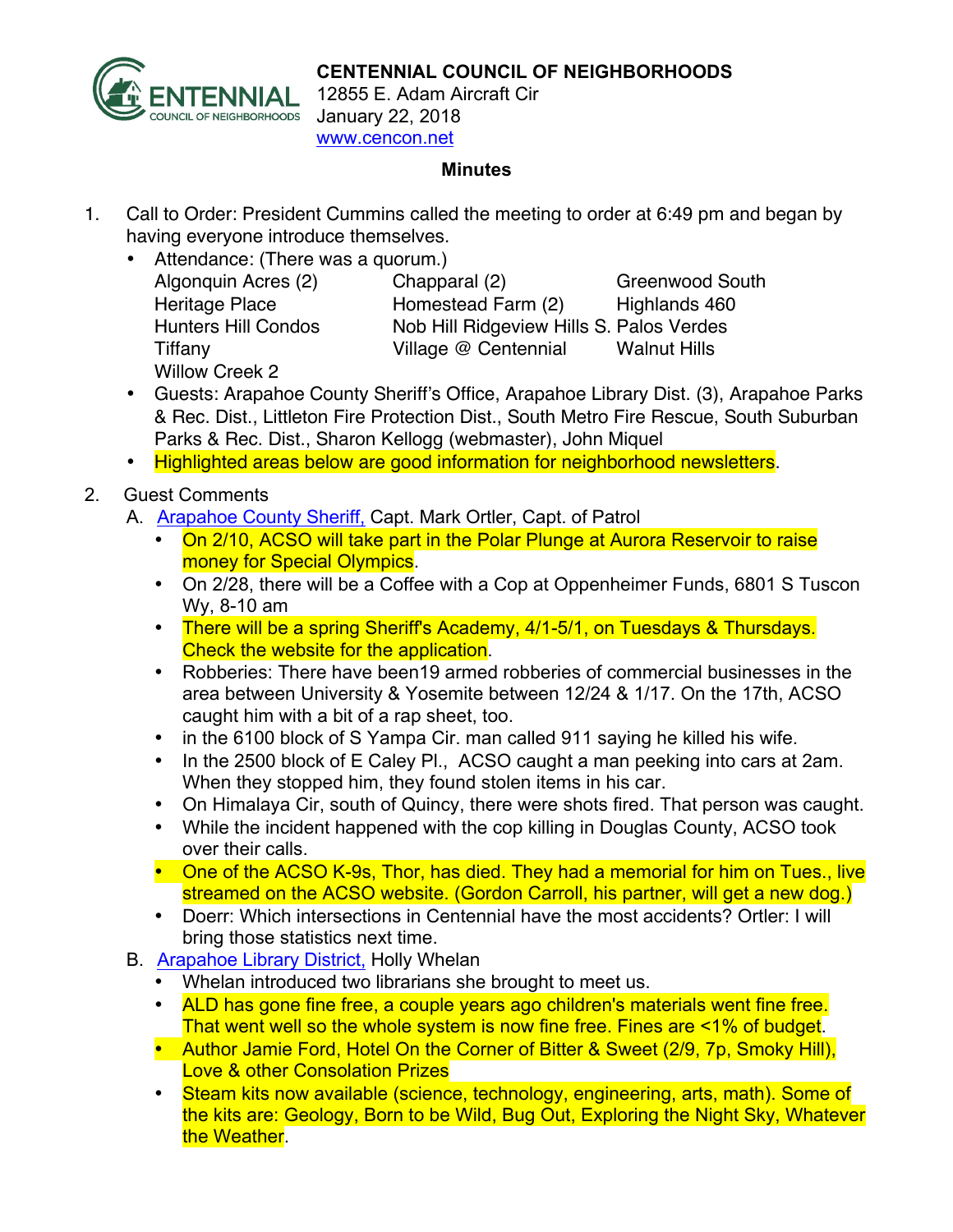- 1/25 through 1/28, Smoky Hill Lib. will be holding their annual used book sale. (Sunday is bag day where a bag full of books or other items will only cost \$5.)
- C. [Arapahoe Park & Rec District,](http://www.aprd.org) Delos Searle, Asst. District Manager
	- Linked below are flyers for two items: (1) announcement of an adult conditioning swim club held on Fri. mornings, 6 - 7:15am and (2) APRD is having a Winter special, 10% off on Cultural Arts classes
	- APRD will have an election for 3 Board Members on 8 May. Delos is the Election Official.
	- Working with SEMSWA, APRD will be dredging sediment from Piney Creek Hollow Park.
	- Village Park in Centennial will be replacing some playground equipment.
- D. Fire Districts, Littleton Fire
	- [Cunningham Fire,](http://www.cfpd.org) [Littleton Fire,](http://www.littletongov.org/fire) [SMFRD](http://www.southmetro.org) Fire
	- No specific reports because of the main presentation.
- E. [South Suburban Parks & Rec District,](http://www.SSPR.org) Jamie Bartolomeis
	- SSPRD is also having a Board election on 8 May. 3 Directors are term limited. Anyone wanting to run for one of the slots must declare by 2 March, be 18 years old, and a resident of the district.
	- With the Olympics coming in Feb., SSPR will be giving away 2 free Zamboni driving lessons. You may enter on the website. Enter here. See the flyer linked below.
	- SSPR is hiring line cooks, servers, hostesses, and lifeguards. They'll have a job fair on 3/15, 2-7pm. See the flyer linked below.
	- The Spring Catalog will be out the first week of Feb. or view on the website.
	- Last note, the SSPRD Matching Gift Program application are due 3/2. The application is on the website.
- F. [City of Centennial](http://www.centennialco.gov)
	- Cathy Noon reported:
	- The new Council members were sworn in on 1/8
	- There were 9 applicants for the empty District 4 seat. The Council chose 3 to interview. Interviews will take place at a Special Council meeting on 2/7, 6pm.
	- The Centennial Comprehensive Plan project, Centennial NEXT, will be having community surveys out in the community. Watch for them in February. There will also be an online survey.
- 3. Fire District Mergers
	- South Metro Fire Rescue District & Cunningham Fire District
		- o Chief Bob Baker or Deputy Chief Mike Dell'Orfano, SMFRD
	- SMFRD & Littleton Fire Protection District (LFPD)
		- o Keith Gardner, Board President, LFPD
	- Chief Baker had just met today with all of Cunningham Fire's staff. They now have a fire authority as they did when Parker Fire first joined SMFRD. When they get the mill levies straight and the representation, it will just be SMFRD.
	- Livingston: What will become of Chief Rhodes? Baker: He's the Asst. Chief of Community Affairs, grants & emergency services.
	- Keith Gardner:
		- o Gardner is currently the President of the Board of LFPD, the fire district for the west end of Centennial.
		- $\circ$  SMFRD met with LFPD and Littleton Fire Dept. (LFD) about merging. LFPD was ready to move ahead with it. LFD was not so sure; their Home Rule Charter stated Littleton must have a fire dept. LFPD needed more money and was looking at an election to raise their mill levy. LFPD is contracted with the City of Littleton for fire